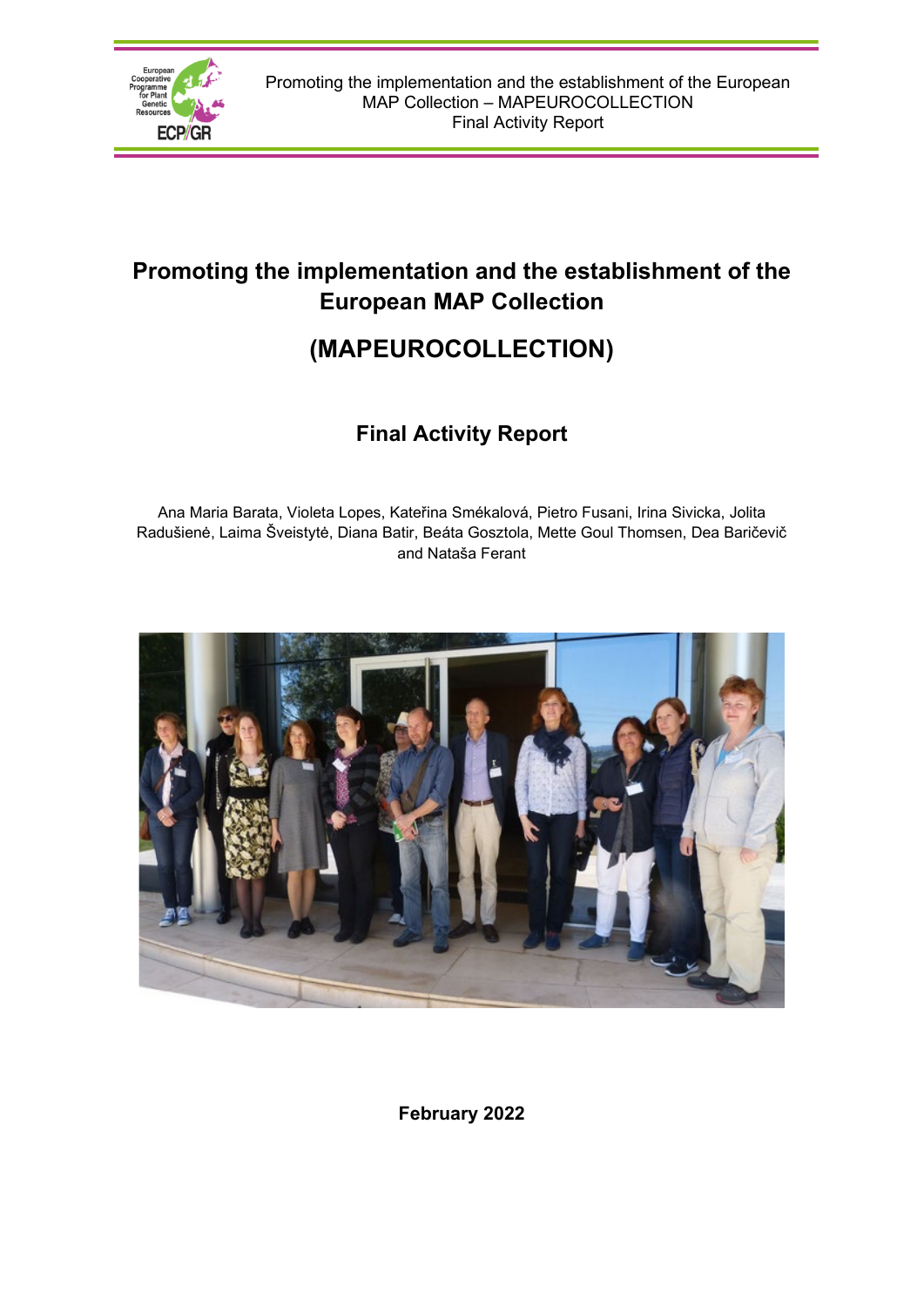

## **Contents**

| 1.                                                                                 |
|------------------------------------------------------------------------------------|
| 2 <sub>1</sub>                                                                     |
| 2.1.                                                                               |
| Criteria for accession inclusion in the European Collection  4<br>2.2.             |
| 2.2.1.                                                                             |
| Approved selection criteria to include MAP accessions in the European<br>2.2.2.    |
| 2.3.                                                                               |
| <b>REGENERATION AND ACCESSIONS SELECTION FOR AEGIS - Country</b><br>3 <sub>1</sub> |
| 3.1.                                                                               |
| 3.2.                                                                               |
| 3.2.1. Multiplication of genebank material and safety duplication                  |
|                                                                                    |
| 3.3.                                                                               |
| 3.3.1. Identification of the accessions to the EUROPEAN MAP COLLECTION             |
| 3.4.                                                                               |
| $\mathbf{4}$                                                                       |
| 5.                                                                                 |
|                                                                                    |

#### **Citation**

Barata A M, Lopes V, Smékalová K, Fusani P, Sivicka I, Radušienė J, Šveistytė L, Batir D, Gosztola B, Thomsen M G, Baričevič D, Ferant N. 2022. Promoting the implementation and the establishment of the European MAP Collection (MAPEUROCOLLECTION). Final Activity Report. European Cooperative Programme for Plant Genetic Resources, Rome, Italy.

**Photograph**: Participants in the meeting of the MAP EUROLLECTION, 27–28 April 2017, Braga, Portugal. Credit: Madalena Vaz – BPGV/INIAV

Copyright ©2022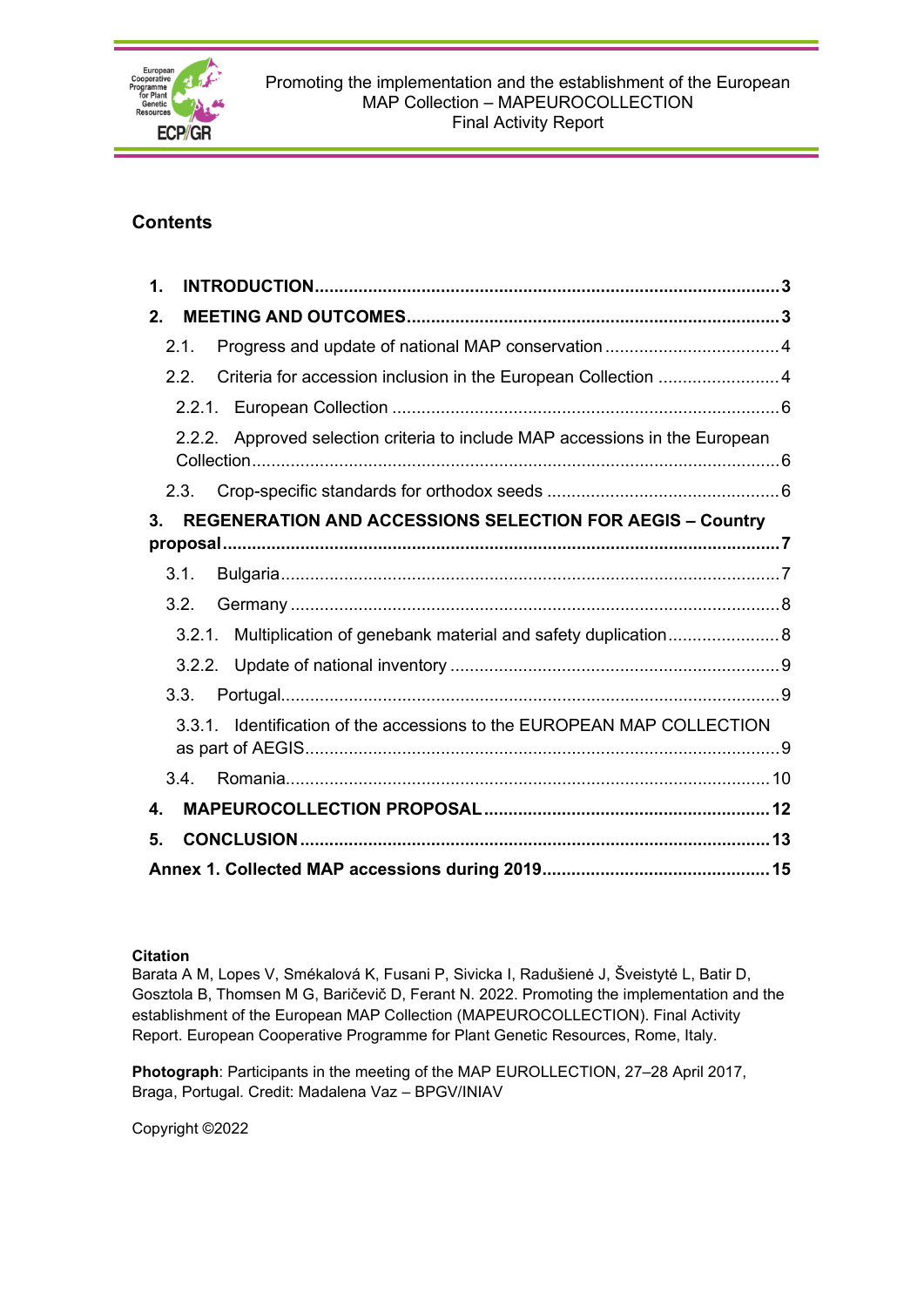

## <span id="page-2-0"></span>**1. INTRODUCTION**

The Food and Agriculture Organization of the UN (FAO) in its *Second Report on the State of the World's Plant Genetic Resources for Food and Agriculture* (2010), as far as global germplasm holdings are concerned, shows that a total of 160,050 accessions of medicinal, aromatic, spice and stimulant crops are maintained in genebanks worldwide, while botanical gardens, globally, have about 1,800 medicinal plant taxa represented in their collections.

In Europe, at least 2,000 Medicinal and Aromatic Plants (MAP) taxa are used on a commercial basis. Of these, two thirds (1,200-1,300) of the species are native to Europe. The countries involved in the MAP Working Group have previously reported a total of **23,480 accessions** maintained *ex situ*. From those, **4,624 accessions** of ten priority species were chosen as models. For these taxa – *Achillea millefolium*; *Artemisia absinthium*; *Carum carvi*; *Gentiana lutea*; *Hypericum perforatum*; *Mentha piperita* and *M. spicata*; *Melissa officinalis*; *Origanum* spp.; *Salvia officinalis*; *Thymus vulgaris* and *T. serpyllum –* species-specific descriptors were proposed and are available on the [MAP Working Group](https://www.ecpgr.cgiar.org/working-groups/medicinal-and-aromatic-plants) (WG) webpage.

[The European Collection,](http://www.ecpgr.cgiar.org/aegis/european-collection/) with 28,686 European accessions, only reports **82 as MAP species**. Therefore, the effort to increment the number of MAP accessions in the European Collection is of major importance.

In the context of the MAPEUROCOLLECTION proposal, WG members were encouraged to start identifying accessions to be flagged as part of AEGIS to increase the European MAP Collection.

While the [interim report](https://www.ecpgr.cgiar.org/fileadmin/bioversity/publications/pdfs/MAPEUROCOLLECTION_Interim_Activity_Report_Final_web_07_08_2018.pdf) provided information on actions implemented during the first stage, this final report includes updates covering the next steps and the regeneration/multiplication activities carried out to constitute the European MAP Collection.

## <span id="page-2-1"></span>**2. MEETING AND OUTCOMES**

A two-day meeting was held on 27–28 April 2017, hosted by Banco Português de Germoplasma Vegetal - INIAV in Braga, Portugal, to assess the progress of the national MAP collections, their conservation status and documentation, agree on the criteria for including accessions in the European Collection, revise the crop-specific standards for orthodox seeds, considering the AEGIS Quality System, and discuss and propose the work plan for the necessary activities and rules of management of the accessions in accordance with the AEGIS principles.

Participants from the Czech Republic, Hungary, Italy, Latvia, Lithuania, Norway, Portugal, Romania and Slovenia attended this meeting.

The Portuguese National Coordinator, addressing the opening session, presented the policy context of plant genetic resources and the National Programme for Plant Genetic Resources in Portugal. Also, Lorenzo Maggioni (ECPGR Secretary), presented the [ECPGR context and](http://www.ecpgr.cgiar.org/working-groups/medicinal-and-aromatic-plants/map-eurocollection/map-eurocollection-presentations/) latest [updates.](http://www.ecpgr.cgiar.org/working-groups/medicinal-and-aromatic-plants/map-eurocollection/map-eurocollection-presentations/)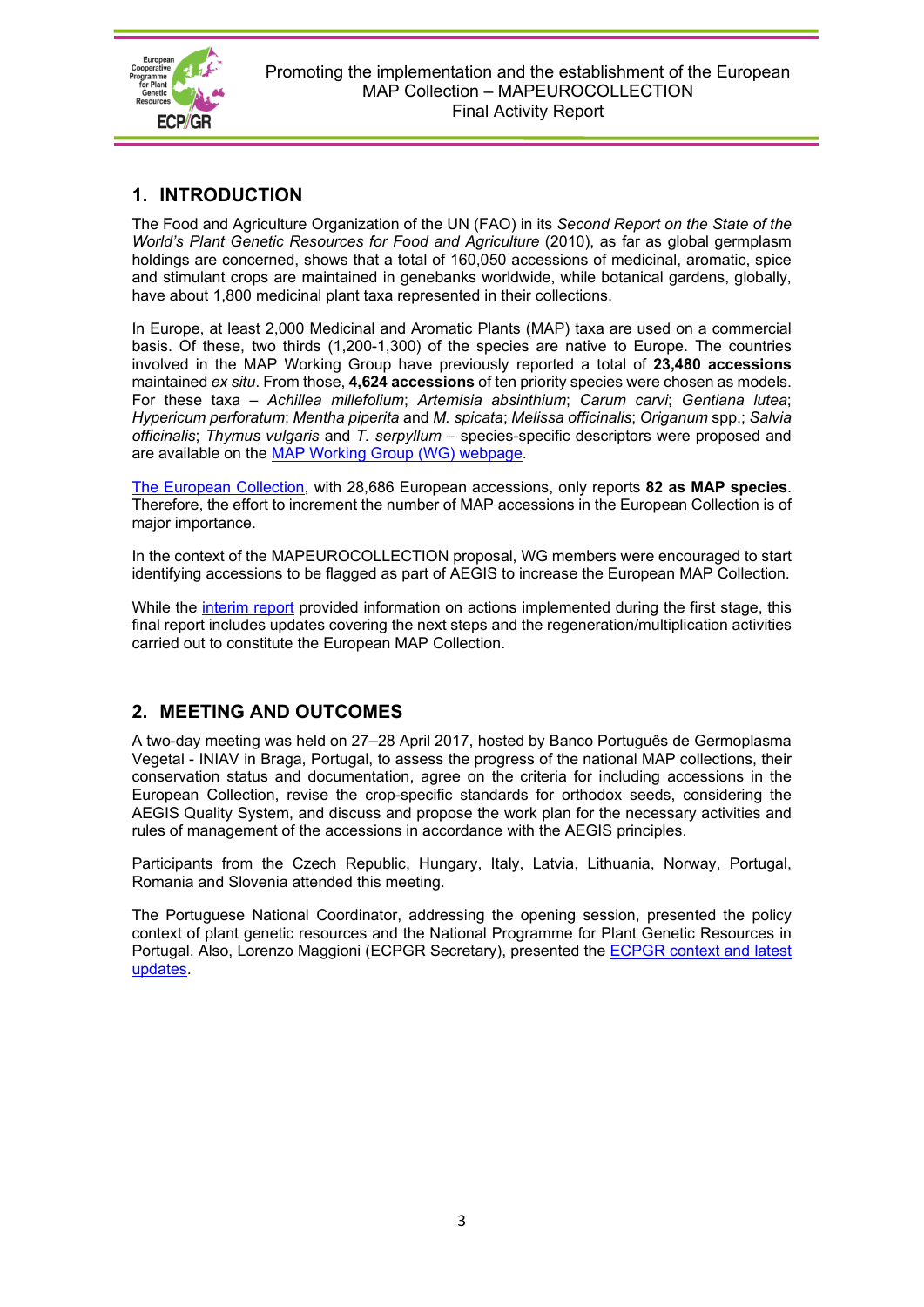

## <span id="page-3-0"></span>**2.1. Progress and update of national MAP conservation**

The last inventory for MAP species dated back to the previous WG meeting, held in 2009. During the 2017 meeting, WG members provided an update on National Inventories and MAP collection status with individual in-country reports from:

- The Czech Republic (Kateřina Smékalová)
- Italy (Pietro Fusani)
- Latvia (Irina Sivicka)
- Lithuania (Jolita Radušienė and Laima Šveistytė)
- Hungary (Beáta Gosztola)
- Norway (Mette Goul Thomsen)
- Portugal (Violeta Lopes)
- Romania (Diana Batir)
- Slovenia (Dea Baričevič and Nataša Ferant).

[Country report updates](https://www.ecpgr.cgiar.org/working-groups/medicinal-and-aromatic-plants/map-eurocollection/map-eurocollection-presentations/) showed conservation improvements of *ex situ* and *in situ* conservation of MAP species in Europe. However, despite important activities reported in this group of species, in some countries, the fragmentation among institutions working on this subject is hampering the integration of results. In addition, the sustainable management of MAP genetic resources is still limited.

## <span id="page-3-1"></span>**2.2. Criteria for accession inclusion in the European Collection**

The major goal of this meeting was to select and approve the criteria to identify accessions for the European MAP Collection. During the meeting, the criteria for inclusion of accessions in the (AEGIS) European Collection were proposed, discussed and agreed upon.

The 13 WG members discussed the current situation of European MAP in the context of *ex situ* and *in situ* conservation, characterization and evaluation and the respective number of accessions was updated. The European Collection of flagged MAP priority species in AEGIS consisted of **82 accessions** from the Nordic countries, Germany and Romania.

As of 24 April 2017, the EURISCO catalogue showed **2,923 accessions** for the **10 MAP priority species** (Table 1) and the number of countries contributing to *ex situ* conservation of the priority species ranged, depending on the species, between 1 and 22 (Table 2). As an example, and as shown in Table 1 and Table 2, 22 countries were contributing to *ex situ* conservation of *Hypericum perforatum* with 591 accessions, while only one country contributed to the conservation of *Achillea millefolium* with a single accession.

An increase in morphological and chemical characterization and evaluation has been reported, although smaller than desired, owing to the reduced availability of human and financial resources. Molecular evaluation is not so common in this group of species.

Evaluation and characterization can be promoted to increment the sustainable use of MAP species in Europe, as these groups of plants have a strong demand for several uses and support different agricultural production systems. However, the market continues to be provisioned to a large extent by collecting from the wild and therefore *ex situ* and *in situ* conservation are vital for the sustainable utilization and conservation of these plant genetic resources.

There are opportunities to expand the European MAP collection with more accessions, as EURISCO indicates that these collections are consolidated and documented. It is expected to increase the number of AEGIS MAP accessions and the quality, quantity and availability of MAP data in EURISCO.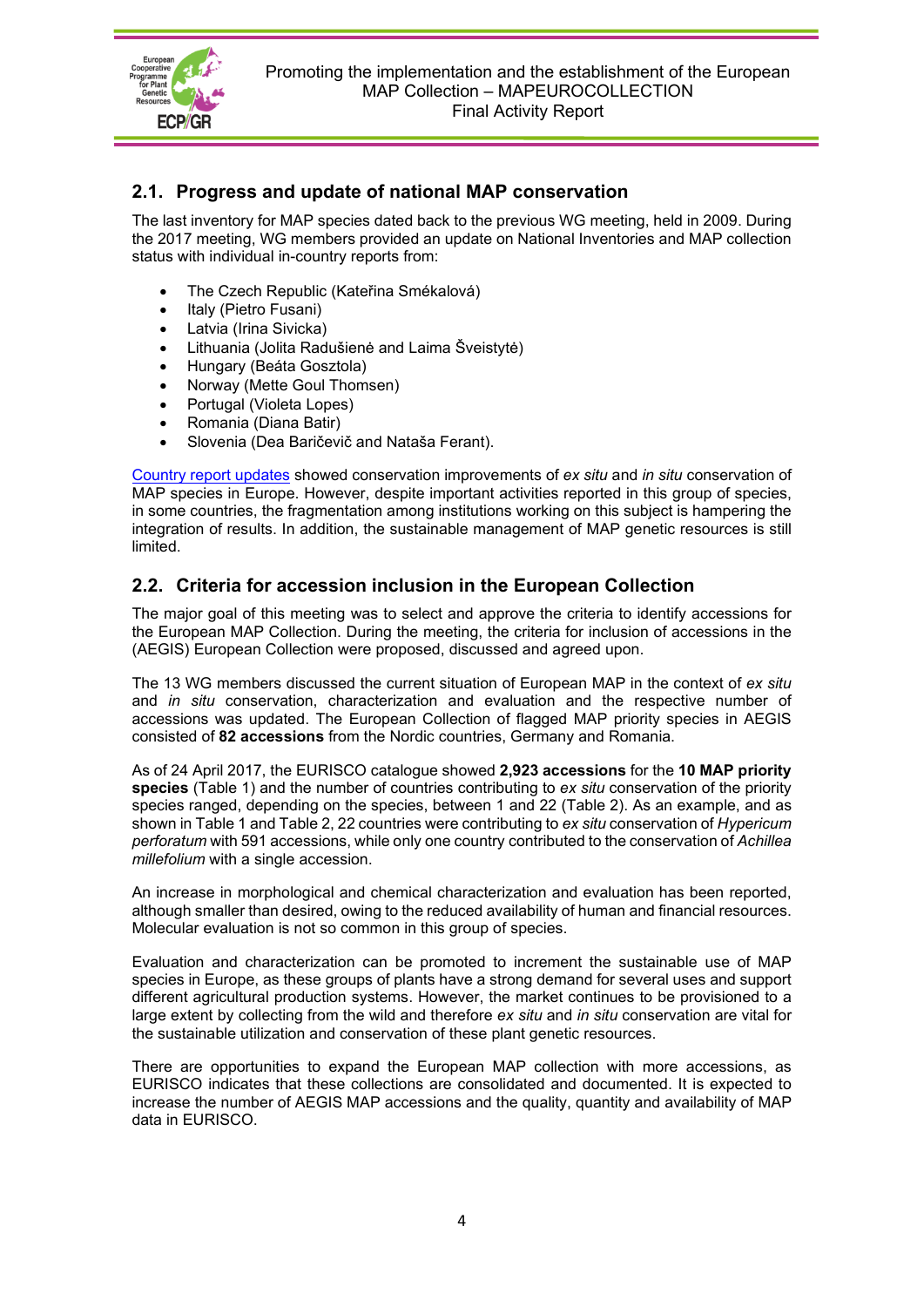



**Table 1.** Total number of accessions for the 10 priority species in EURISCO (Accessed on 24.04.2017)

**Table 2.** Number of countries conserving the 10 priority species in EURISCO (Accessed on 24.04.2017)

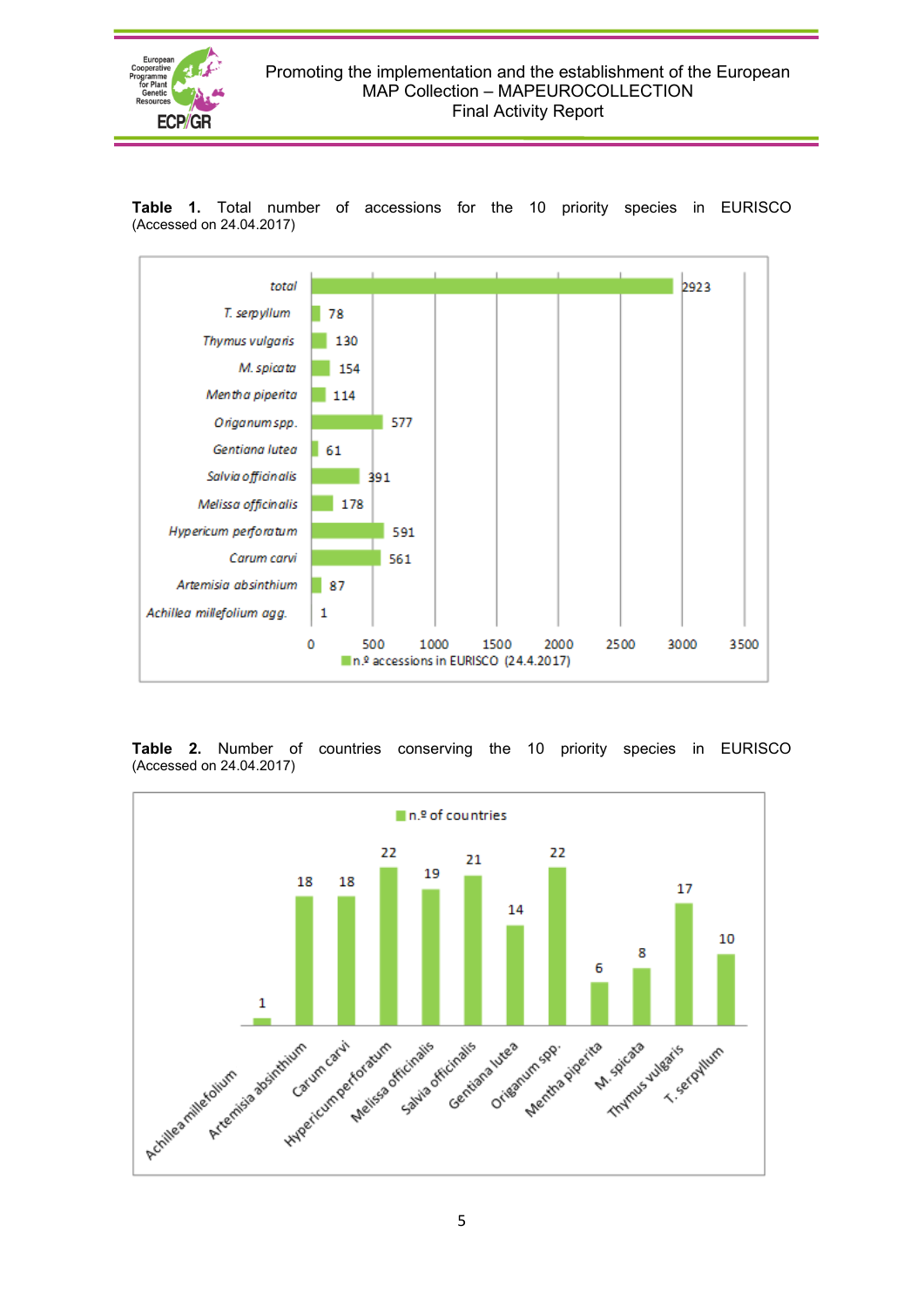

#### <span id="page-5-0"></span>**2.2.1. European Collection**

The WG decided to focus on the 11 priority species identified by the WG and only on seedpropagated species.

Each WG member will have to provide their National Coordinator with the list of recommended accessions for consideration and formal inclusion in the European MAP Collection. The EURISCO National Focal Point, from each country, after consultation with the National Coordinator, will include these accessions in the EURISCO database and flag them as AEGIS, European Collection.

According to WG members, the most important difficulties limiting the flagging of MAP accessions for AEGIS, besides institution coordination and logistics, are financial fragilities and lack of funding.

Most of the MAP WG members who participated in this meeting had not yet defined AEGIS candidate accessions. Therefore, the major task consists in the identification of eligible MAP AEGIS candidate accessions of the priority species, within each updated national inventory.

#### <span id="page-5-1"></span>**2.2.2. Approved selection criteria to include MAP accessions in the European Collection**

The criteria for the inclusion of MAP accessions in the European Collection were discussed and approved, as follows:

- National origin
- Wild populations or landraces or obsolete cultivars
- EURISCO minimum passport data available (national inventory code, institute code, accession number and genus)
- AEGIS minimum passport data available (species, country of origin, sample status, collecting source, accession name for cultivars, others if possible)
- Availability for users
- Long-term conservation conditions
- 75% minimum germination value for cultivated accessions or lower for wild materials
- Number of (viable/germinating) seeds available cross-pollinated species, recommended size: 2,000 viable seeds in long-term conservation
- Number of plants necessary for regeneration, recommended size: minimum 30–60 plants.

## <span id="page-5-2"></span>**2.3. Crop-specific standards for orthodox seeds**

The crop-specific standards to be used for orthodox seeds as part of the AEGIS Quality System were also revised. Based on the accumulated experience with the use of priority species descriptors, the group decided to start a revision and update process, including the finalization of missing descriptors for *Achillea millefolium*, *Artemisia absinthium* and *Gentiana lutea*.

In the near future, information on characterization and evaluation should also be made available: morphology; phenology; chemical composition of main compounds (essential oils, phenolic compounds, others); resistance to pests and diseases; molecular data.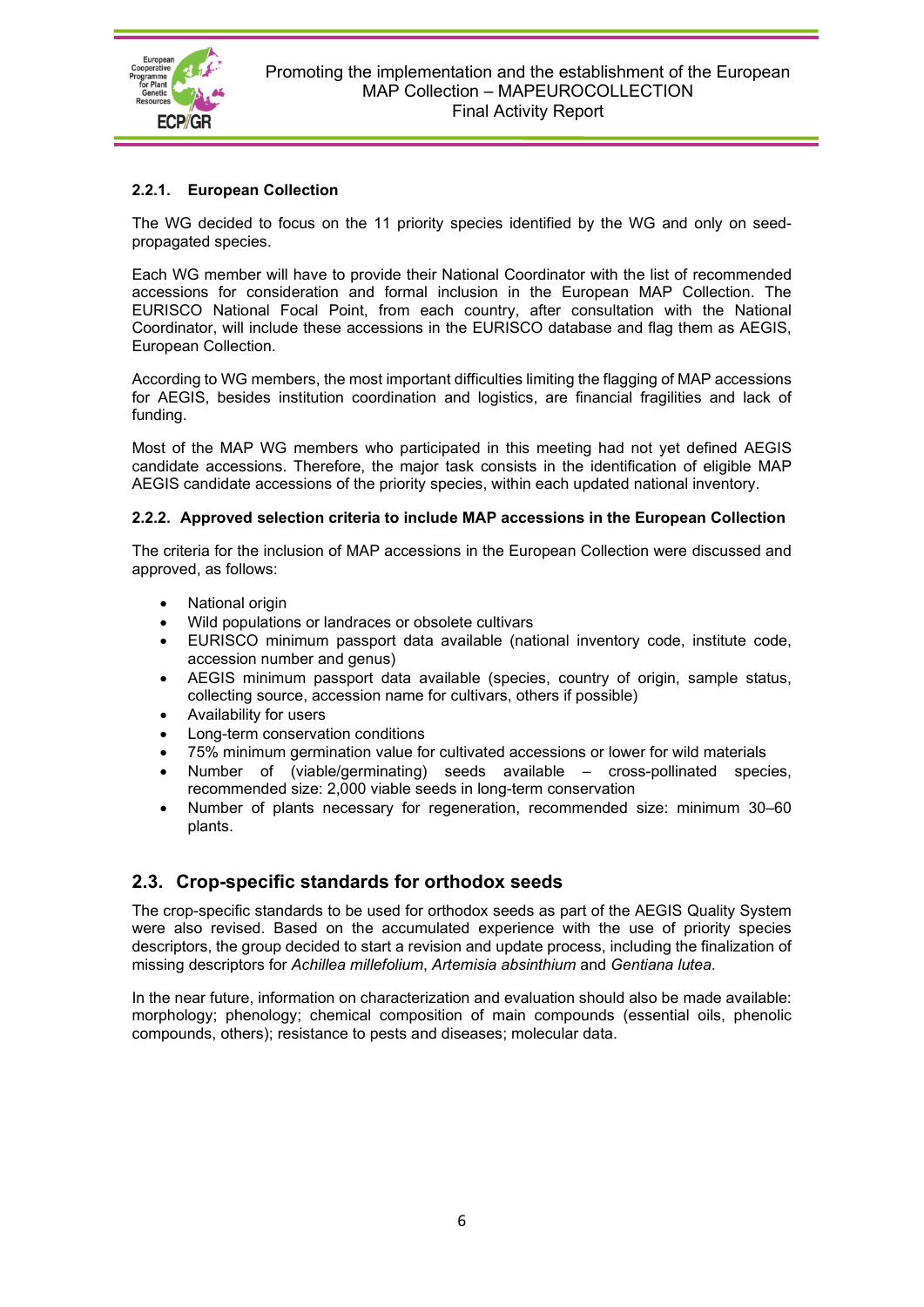

#### **Crop-specific standards for conservation of MAP orthodox seeds**

- Germination (germination requirements according to standards):
	- Wild species with low germination (about 50%)
	- Cultivated species with high germination (>75%)
- Recommended size of the accession:
	- Cross-pollinated species: 10,000 seeds
	- Self-pollinated species: 5,000 seeds

#### <span id="page-6-0"></span>**3. REGENERATION AND ACCESSIONS SELECTION FOR AEGIS – Country proposal**

Due to several constraints, from the total countries that participated in the meeting in 2017, it was only possible to involve four countries (Bulgaria, Germany, Portugal and Romania) in the establishment of the European MAP Collection.

The activity allowed not only the identification of the accessions that will enter the European MAP Collection as part of AEGIS from the participating countries but also the multiplication, regeneration and safety duplication of some MAP species.

The criteria to include MAP accessions in the European Collection and the crop-specific conservation standards for orthodox seeds, followed points 2.2.2 and 2.3 of this report, respectively.

## <span id="page-6-1"></span>**3.1. Bulgaria**

During 2019, eight accessions were collected (see Annex 1) and the data is already included in the EURISCO database.

Also, during this period, 21 accessions have been multiplied, following all the necessary agrotechnical measures for proper cultivation: *Melissa officinalis* (1); *Origanum vulgare* (2); *Sideritis scardica* (2); *Mentha* sp. (1); *Papaver somniferum* (5), *Verbascum* sp. (6); *Carum carvi* (1); *Salvia sclarea* (3). All accessions have germinated and grown normally, and seeds have been collected from all of them. However, the multiplication continues in order to obtain enough seed to accomplish the criteria for inclusion in the European Collection.

Safety duplication of these 21 accessions has not yet been done, because *Papaver* in Bulgaria is under special regulations, so the provision of seeds is only possible under a special authorization issued by the relevant authorities. The seeds from the remaining species will be sent, as a duplicate, to the Svalbard Seed Vault.

All accessions have their information in the EURISCO Catalogue and seven of them can be included in AEGIS, as shown in Table 3: *Carum carvi* and *Salvia sclarea*, *Verbascum nobile*, *Verbascum* sp. and *Sideritis scardica*.

*Origanum vulgare* L. accession (BRG 39628) could not be flagged for AEGIS, because it is not of Bulgarian origin.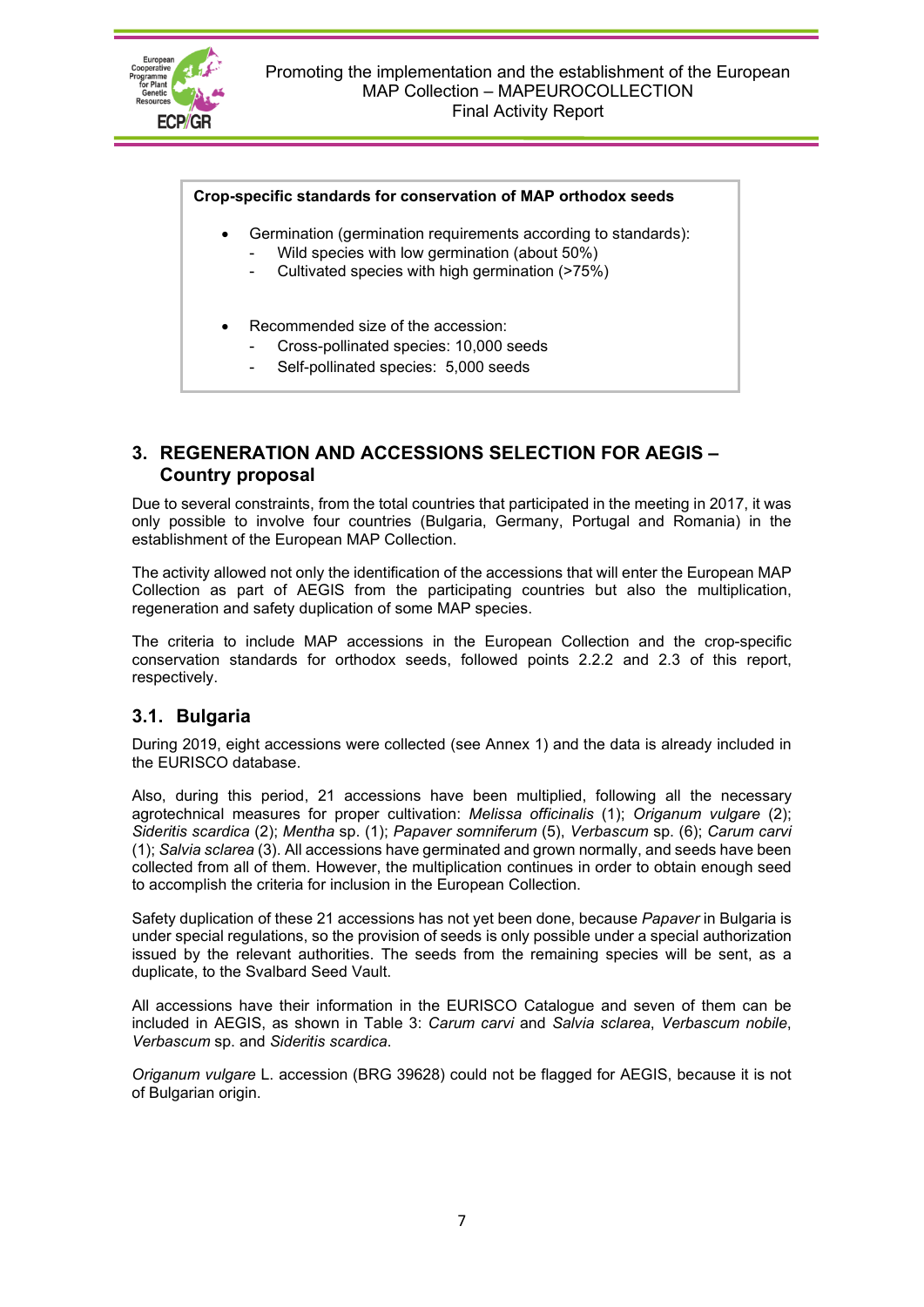

| <b>Species</b>     | <b>Accession number</b> |
|--------------------|-------------------------|
| Carum carvi        | <b>BGR 21521</b>        |
| Salvia sclarea     | <b>BGR 22716</b>        |
| Salvia sclarea     | <b>BGR 39333</b>        |
| Salvia sclarea     | <b>BGR 39924</b>        |
| Verbascum nobile   | <b>BGR 29759</b>        |
| Verbascum sp.      | <b>BGR 29760</b>        |
| Sideritis scardica | <b>BGR 39361</b>        |

**Table 3.** Species and accession identification from Bulgaria flagged as part of AEGIS

## <span id="page-7-0"></span>**3.2. Germany**

The actions carried out by Germany at IPK were as follows. During 2019, multiplication of 34 accessions of the following species was performed: *Achillea millefolium* (3), *Carum carvi* (4), *Artemisia absinthium* (3*), Hypericum perforatum* (5) *Melissa officinalis* (4), *Origanum* spp. (5), *Salvia officinalis* (4), *Thymus* spp. (6). After a successful harvest, safety duplicates of the above accessions were sent to the Svalbard Global Seed Vault.

The list of accessions to be included into AEGIS, with the updated Multi-Crop Passport Descriptors (MCPD) data, was provided to the EURISCO National Inventory Focal Point. Followup will be carried out with EURISCO National Inventory Focal Point to ensure that accessions are effectively included in EURISCO and flagged as part of AEGIS.

#### <span id="page-7-1"></span>**3.2.1. Multiplication of genebank material and safety duplication**

In 2019, 33 accessions of selected species (Table 1) were cultivated in Gatersleben to produce fresh seed material. Thirty-one accessions could be harvested in the autumn of 2019. For most of the material, the amount of seeds was high enough to split them into active and base samples. Nearly all accessions have already or will get a safety duplicate in Svalbard. However, 11 samples did not produce enough seeds due to the dry and hot weather conditions during the summer. These accessions are perennial; they were planned to be harvested in 2020. In addition, nine accessions of the same genera were regenerated (Table 2).

| Table 4. Number of accessions and species cultivated in Gatersleben in 2019 |  |  |
|-----------------------------------------------------------------------------|--|--|
|                                                                             |  |  |

| <b>Species</b>        | No. of<br>accessions | <b>Species</b>      |                |  |  |
|-----------------------|----------------------|---------------------|----------------|--|--|
| Achillea millefollium | 3                    | Melissa officinalis | 4              |  |  |
| Achillea spp.         | 2                    | Origanum spp.       | 5              |  |  |
| Artemisia absinthium  | 3                    | Salvia officinalis  | $\overline{4}$ |  |  |
| Carum carvi           | 5                    | Salvia spp.         | 5              |  |  |
| Hypericum perforatum  | 3                    | Thymus spp.         | 6              |  |  |
| Hypericum spp.        | っ                    | <b>Total</b>        | 42             |  |  |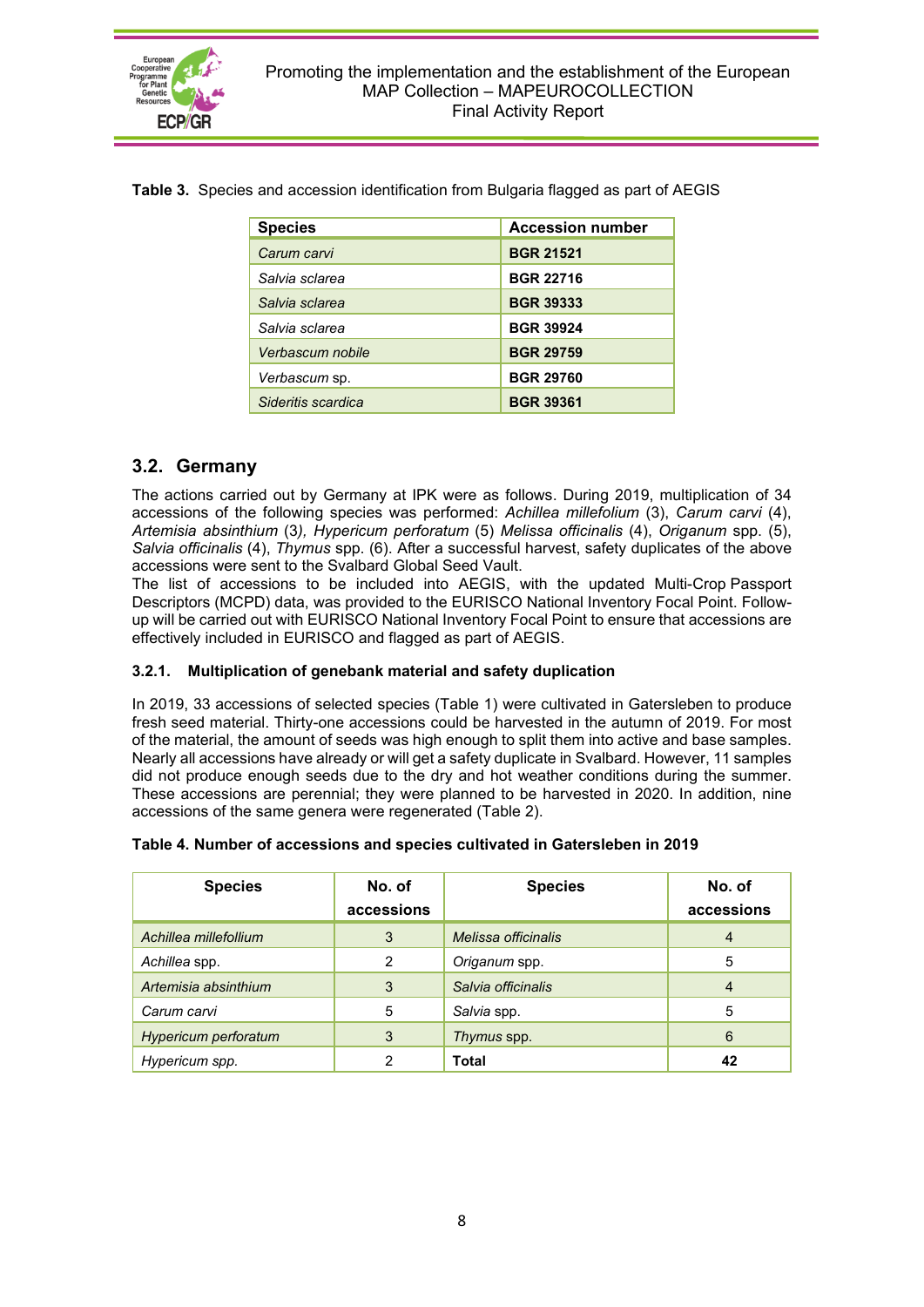

#### <span id="page-8-0"></span>**3.2.2. Update of national inventory**

Seven thousand and eighteen (7,018) MAP accessions were identified as AEGIS candidates based on the "German approach".

The accession list was expected to be sent to the National Focal Point in early 2020. After selection, the material will be flagged as AEGIS accessions in EURISCO.

#### <span id="page-8-1"></span>**3.3. Portugal**

Following the meeting held in Portugal in 2018 and the Interim Activity Report, Portugal started the identification of the accessions that should enter the European MAP Collection and the regeneration of those that did not yet meet the requirements for that purpose.

The criteria to include MAP accessions in the European Collection and crop-specific conservation standards for orthodox seeds followed the proposal described in the [interim report](https://www.ecpgr.cgiar.org/fileadmin/bioversity/publications/pdfs/MAPEUROCOLLECTION_Interim_Activity_Report_Final_web_07_08_2018.pdf) and the MAP [WG reports](https://www.ecpgr.cgiar.org/working-groups/medicinal-and-aromatic-plants/medicinal-and-aromatic-plants-working-group-documents-and-publications-of-interest).

#### <span id="page-8-2"></span>**3.3.1. Identification of the accessions to the EUROPEAN MAP COLLECTION as part of AEGIS**

Ninety-eight accessions from the Portuguese MAP collection were identified as possible candidates to enter the European Collection. The Portuguese MAP collection conserves 1,238 accessions, which are mainly of wild origin (943 accessions) and the remaining are cultivated, with the botanical families Lamiaceae and Apiaceae, more represented. The list of priority species agreed by the WG was taken into account to the extent of its representation in the Portuguese collection.

The application of conservation standards defined for orthodox seeds made clear the need to multiply/regenerate 30 accessions, out of a list of 98, as indicated in Table 5.

| <b>Species</b>        | <b>Species</b> | No. of<br>accessions           |    |
|-----------------------|----------------|--------------------------------|----|
| Apium nodiflorum      | 2              | Origanum vulgare subsp. virens | 5  |
| Apium graveolens      |                | Thymus caespititius            | 8  |
| Foeniculum vulgare    | 38             | Thymus mastichina              | 4  |
| Hypericum androsaemum | 6              | Thymus pulegioides             | 2  |
| Hypericum perforatum  |                | Thymus vulgaris                |    |
| Mellissa officinalis  |                | Thymus zygis                   |    |
| Mentha pulegium       | 28             | TOTAL                          | 98 |

| Table 5. List of species and number of accessions identified as candidates to AEGIS |  |
|-------------------------------------------------------------------------------------|--|
|-------------------------------------------------------------------------------------|--|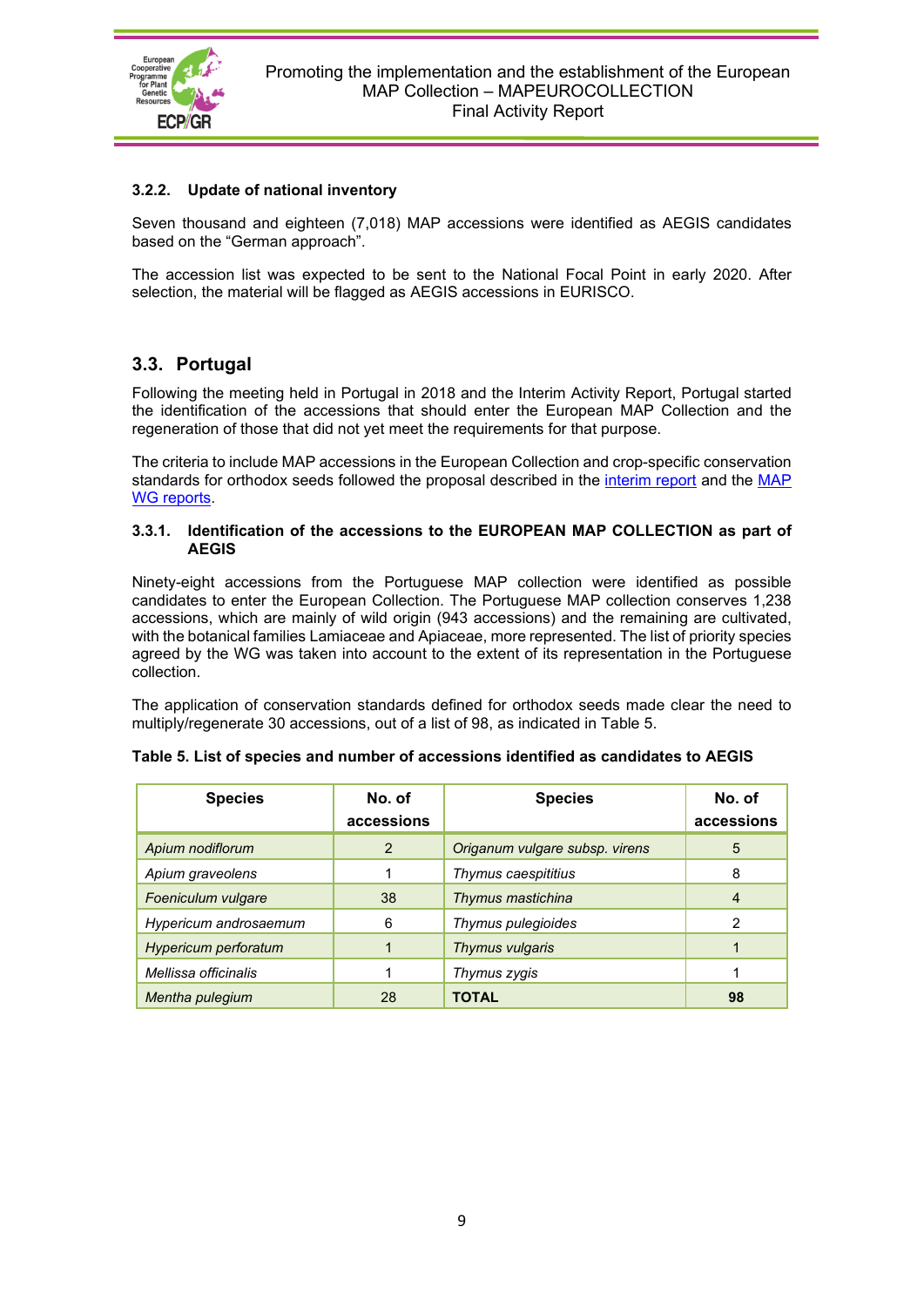

Of the 30 accessions from the 12 species in the regeneration/multiplication work plan, 10 species were successfully regenerated, corresponding to 19 accessions (Table 6).

| Taxon                 | <b>Accession number</b> | Taxon               | <b>Accession number</b> |
|-----------------------|-------------------------|---------------------|-------------------------|
| Apium graveolens      | <b>BPGV08882</b>        | Origanum virens     | <b>BPGV10403</b>        |
| Apium nodiflorum      | <b>BPGV08900</b>        | Origanum virens     | <b>BPGV10423</b>        |
| Apium nodiflorum      | <b>BPGV08904</b>        | Thymus caespititius | <b>BPGV08590</b>        |
| Hypericum androsaemum | BPGV08906               | Thymus mastichina   | BPGV10381               |
| Hypericum androsaemum | <b>BPGV08909</b>        | Thymus mastichina   | <b>BPGV10384</b>        |
| Melissa officinalis   | <b>BPGV12977</b>        | Thymus mastichina   | <b>BPGV11264</b>        |
| Mentha pulegium       | <b>BPGV08453</b>        | Thymus mastichina   | <b>BPGV12078</b>        |
| Mentha pulegium       | <b>BPGV10427</b>        | Thymus vulgaris     | <b>BPGV09915</b>        |
| Origanum virens       | <b>BPGV09877</b>        | Thymus zygis        | <b>BPGV12136</b>        |
| Origanum virens       | <b>BPGV09914</b>        |                     |                         |

**Table 6.** List of accessions regenerated in 2019

The unique accessions from the Portuguese MAP collection proposed for inclusion into the AEGIS European MAP Collection are 86 candidates, as described in Table 7.

**Table 7.** List of accessions to be included in the European MAP Collection

| Taxon                 | No. of     | Taxon                          | No. of     |
|-----------------------|------------|--------------------------------|------------|
|                       | accessions |                                | accessions |
| Apium nodiflorum      | 2          | Origanum vulgare subsp. virens | 4          |
| Apium graveolens      |            | Thymus caespititius            | 5          |
| Foeniculum vulgare    | 38         | Thymus mastichina              | 4          |
| Hypericum androsaemum | 2          | Thymus vulgaris                |            |
| Mellissa officinalis  |            | Thymus zygis                   |            |
| Mentha pulegium       | 27         | <b>TOTAL</b>                   | 86         |

## <span id="page-9-0"></span>**3.4. Romania**

Romania regenerated 106 accessions for inclusion in the European MAP Collection, according to Table 8.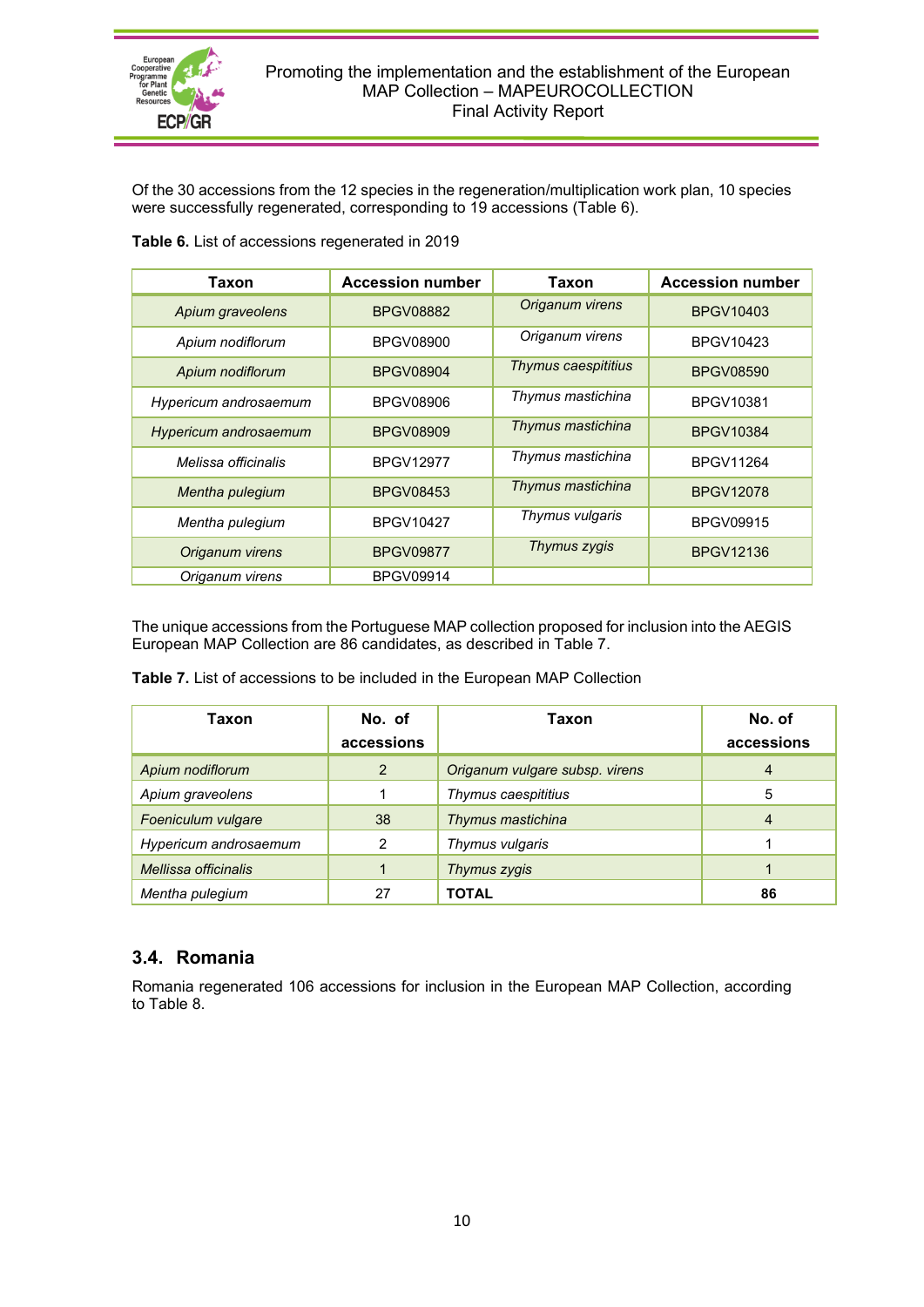

#### Promoting the implementation and the establishment of the European MAP Collection – MAPEUROCOLLECTION Final Activity Report

| <b>GENUS</b>      | <b>SPECIES</b> | <b>SPAUTH</b>      | No. of accessions |
|-------------------|----------------|--------------------|-------------------|
| Anethum           | graveolens     | L.                 | $\overline{2}$    |
| <b>Brassica</b>   | nigra          | (L.) W. D. J. Koch | 1                 |
| Calendula         | officinalis    | L.                 | 10                |
| Carthamus         | tinctorius     | L.                 | 1                 |
| Cassia            | angustifolia   | Vahl.              | $\mathbf{1}$      |
| Coriandrum        | sativum        | L.                 | 6                 |
| Datura            | stramonium     | L.                 | $\mathbf{1}$      |
| Digitalis         | ferruginea     | L.                 | 1                 |
| Dracocephalum     | moldavica      | L.                 | 3                 |
| Echinacea         | purpurea       | (L.) Moench.       | $\overline{2}$    |
| Foeniculum        | vulgare        | <b>Miller</b>      | $\overline{4}$    |
| Galium            | verum          | L.                 | 1                 |
| Glaucium          | flavum         | Crantz.            | $\mathbf{1}$      |
| <b>Hibiscus</b>   | esculentus     | (L.) Moench        | 1                 |
| Hyoscyamus        | niger          | L.                 | $\overline{2}$    |
| Hypericum         | perforatum     | L.                 | 1                 |
| <b>Hyssopus</b>   | officinalis    | L.                 | $\mathbf{1}$      |
| Levisticum        | officinale     | W. D. J. Koch.     | 3                 |
| <b>Melilotus</b>  | albus          | Medik.             | $\mathbf{1}$      |
| Melissa           | officinalis    | L.                 | 1                 |
| Nigella           | damascena      | L.                 | $\mathbf{1}$      |
| Nigella           | sativa         | L.                 | 8                 |
| Ocimum            | basilicum      | L.                 | $\boldsymbol{9}$  |
| Ocimum            | tenuiflorum    | L.                 | 1                 |
| Origanum          | vulgare        | L.                 | $\mathbf{1}$      |
| Papaver           | somniferum     | L.                 | 17                |
| Pimpinella        | anisum         | L.                 | 1                 |
| Plantago          | lanceolata     | L.                 | $\mathbf 1$       |
| Rumex             | acetosa        | L.                 | $\mathbf{1}$      |
| Rumex             | patientia      | L.                 | 1                 |
| Salvia            | officinalis    | L.                 | $\mathbf{1}$      |
| Satureja          | hortensis      | L.                 | 11                |
| <b>Silybum</b>    | marianum       | (L.) Gaertn.       | $\overline{2}$    |
| <b>Sinapis</b>    | alba           | L.                 | 3                 |
| <b>Tagetes</b>    | patula         | L.                 | $\mathbf{1}$      |
| Trigonella        | foenum-graecum | L.                 | $\overline{c}$    |
| <b>Trigonella</b> | caerulea       | $(L. )$ Ser.       | $\mathbf{1}$      |
| <b>Total</b>      |                |                    | 106               |

## **Table 8.** List of accessions regenerated in 2019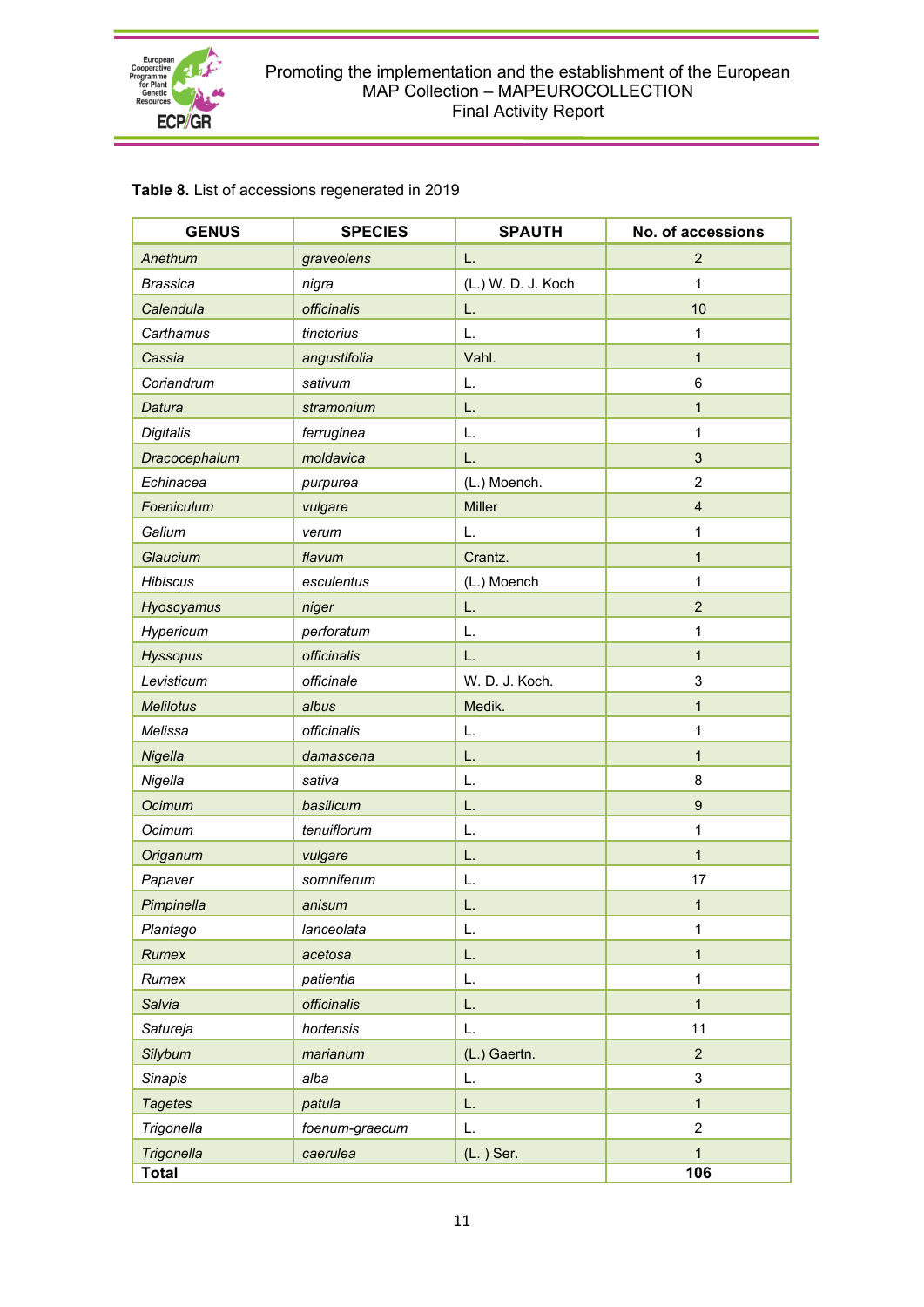

# <span id="page-11-0"></span>**4. MAPEUROCOLLECTION PROPOSAL**

**Table 9.** MAPEUROCOLLECTION: Proposal of species and number of accessions by country

| <b>Taxon</b>                         | Portugal       | <b>Bulgaria</b> | Romania        | Germany        |
|--------------------------------------|----------------|-----------------|----------------|----------------|
| Achillea millefollium L.             |                |                 |                | 3              |
| Achillea spp.                        |                |                 |                | 2              |
| Anethum graveolens L.                |                |                 | $\overline{2}$ |                |
| Apium graveolens L.                  | 1              |                 |                |                |
| Apium nodiflorum (L.) Lag.           | $\overline{2}$ |                 |                |                |
| Artemisia absinthium L.              |                |                 |                | 3              |
| Brassica nigra (L.) W. D. J. Koch    |                |                 | $\mathbf{1}$   |                |
| Calendula officinalis L.             |                |                 | 10             |                |
| Carthamus tinctorius L.              |                |                 | 1              |                |
| Carum carvi L.                       |                | 1               |                | 5              |
| Cassia angustifolia Vahl.            |                |                 | $\mathbf{1}$   |                |
| Coriandrum sativum L.                |                |                 | 6              |                |
| Datura stramonium L.                 |                |                 | 1              |                |
| Digitalis ferruginea L.              |                |                 | 1              |                |
| Dracocephalum moldavica L.           |                |                 | 3              |                |
| Echinacea purpurea (L.) Moench       |                |                 | $\overline{2}$ |                |
| Foeniculum vulgare Miller            | 38             |                 | 4              |                |
| Galium verum L.                      |                |                 | 1              |                |
| Glaucium flavum Crantz               |                |                 | $\mathbf{1}$   |                |
| Hibicus esculentus (L.) Moench       |                |                 | 1              |                |
| Hyoscyamus niger L.                  |                |                 | $\overline{2}$ |                |
| Hypericum androsaemum L.             | $\overline{2}$ |                 |                |                |
| Hypericum perforatum L.              |                |                 | 1              | 3              |
| Hypericum spp.                       |                |                 |                | $\overline{2}$ |
| Hyssopus officinalis L.              |                |                 | $\mathbf{1}$   |                |
| Levisticum officinale W.D.J.Koch.    |                |                 | 3              |                |
| Melilotus albus Medik.               |                |                 | 1              |                |
| Melissa officinalis L.               | $\mathbf{1}$   |                 | $\mathbf{1}$   | $\overline{4}$ |
| Mentha pulegium L.                   | 27             |                 |                |                |
| Nigella damascena L.                 |                |                 | $\mathbf{1}$   |                |
| Nigella sativa L.                    |                |                 | 8              |                |
| Ocimum basilicum L.                  |                |                 | 9              |                |
| Ocimum tenuiflorum L.                |                |                 | $\mathbf{1}$   |                |
| Origanum spp.                        |                |                 |                | 5              |
| Origanum vulgare subsp. virens       | $\overline{4}$ |                 | $\mathbf{1}$   |                |
| (Hoffmanns. & Link) Bonnier & Layens |                |                 |                |                |
| Papaver somniferum L.                |                |                 | 17             |                |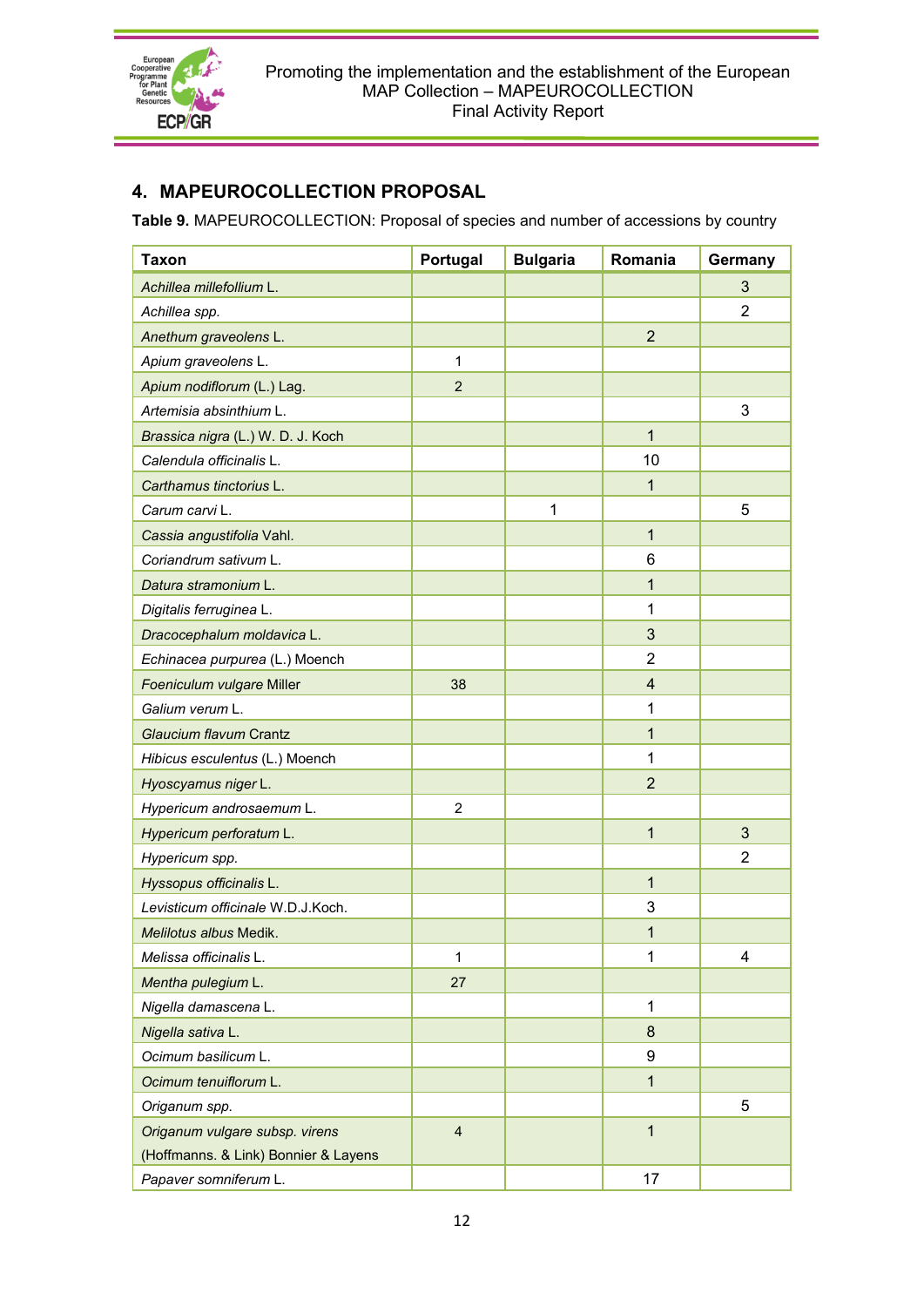

#### Promoting the implementation and the establishment of the European MAP Collection – MAPEUROCOLLECTION Final Activity Report

| <b>TOTAL</b>                  | 241            |                |                |                |  |  |  |
|-------------------------------|----------------|----------------|----------------|----------------|--|--|--|
| TOTAL_country                 | 86             | $\overline{7}$ | 106            | 42             |  |  |  |
| Verbascum spp.                |                | 1              |                |                |  |  |  |
| Verbascum nobile Velen.       |                | 1              |                |                |  |  |  |
| Trigonella foenum-graecum L.  |                |                | $\overline{2}$ |                |  |  |  |
| Trigonella caerulea (L.) Ser. |                |                | 1              |                |  |  |  |
| Thymus zygis L.               | $\mathbf{1}$   |                |                |                |  |  |  |
| Thymus vulgaris L.            | 1              |                |                |                |  |  |  |
| Thymus spp.                   |                |                |                | 6              |  |  |  |
| Thymus mastichina L.          | $\overline{4}$ |                |                |                |  |  |  |
| Thymus caespititius Brot.     | 5              |                |                |                |  |  |  |
| Tagetes patula L.             |                |                | 1              |                |  |  |  |
| Sinapis alba L.               |                |                | 3              |                |  |  |  |
| Silybum marianum (L.) Gaertn  |                |                | $\overline{2}$ |                |  |  |  |
| Sideritis scardica Griseb.    |                | $\mathbf{1}$   |                |                |  |  |  |
| Satureja hortensis L.         |                |                | 11             |                |  |  |  |
| Salvia spp.                   |                |                |                | 5              |  |  |  |
| Salvia sclarea L.             |                | 3              |                |                |  |  |  |
| Salvia officinalis L.         |                |                | $\mathbf{1}$   | $\overline{4}$ |  |  |  |
| Rumex patientia L.            |                |                | 1              |                |  |  |  |
| Rumex acetosa L.              |                |                | $\mathbf{1}$   |                |  |  |  |
| Plantago lanceolata L.        |                |                | 1              |                |  |  |  |
| Pimpinella anisum L.          |                |                | $\mathbf{1}$   |                |  |  |  |

**MAPEUROCOLLECTION** will enter **241 new accessions** in the European Collection, from the four participating countries.

## <span id="page-12-0"></span>**5. CONCLUSION**

Due to the possibility of using some of the remaining funds for the multiplication and regeneration of the accessions to be included in the European MAP Collection, the Activity was extended until December 2019, as explained earlier, with a budget revision for field activities.

In conclusion, the Activity partners applied the approved criteria for accessions' inclusion in the European Collection to their MAP collection and made use of remaining available funds for the multiplication/regeneration of candidate AEGIS accessions.

From the nine countries that initially participated in the activity and were interested in multiplying MAP accessions and including them in AEGIS, the ECPGR Secretariat was only able to establish contractual agreements with four: Bulgaria, Germany, Portugal and Romania, while the other countries declined or were not able to sign the necessary documents to get financial support for these activities.

In conclusion, 241 accessions from 57 species will be included in the European MAP Collection as part of AEGIS from Bulgaria, Germany, Portugal and Romania.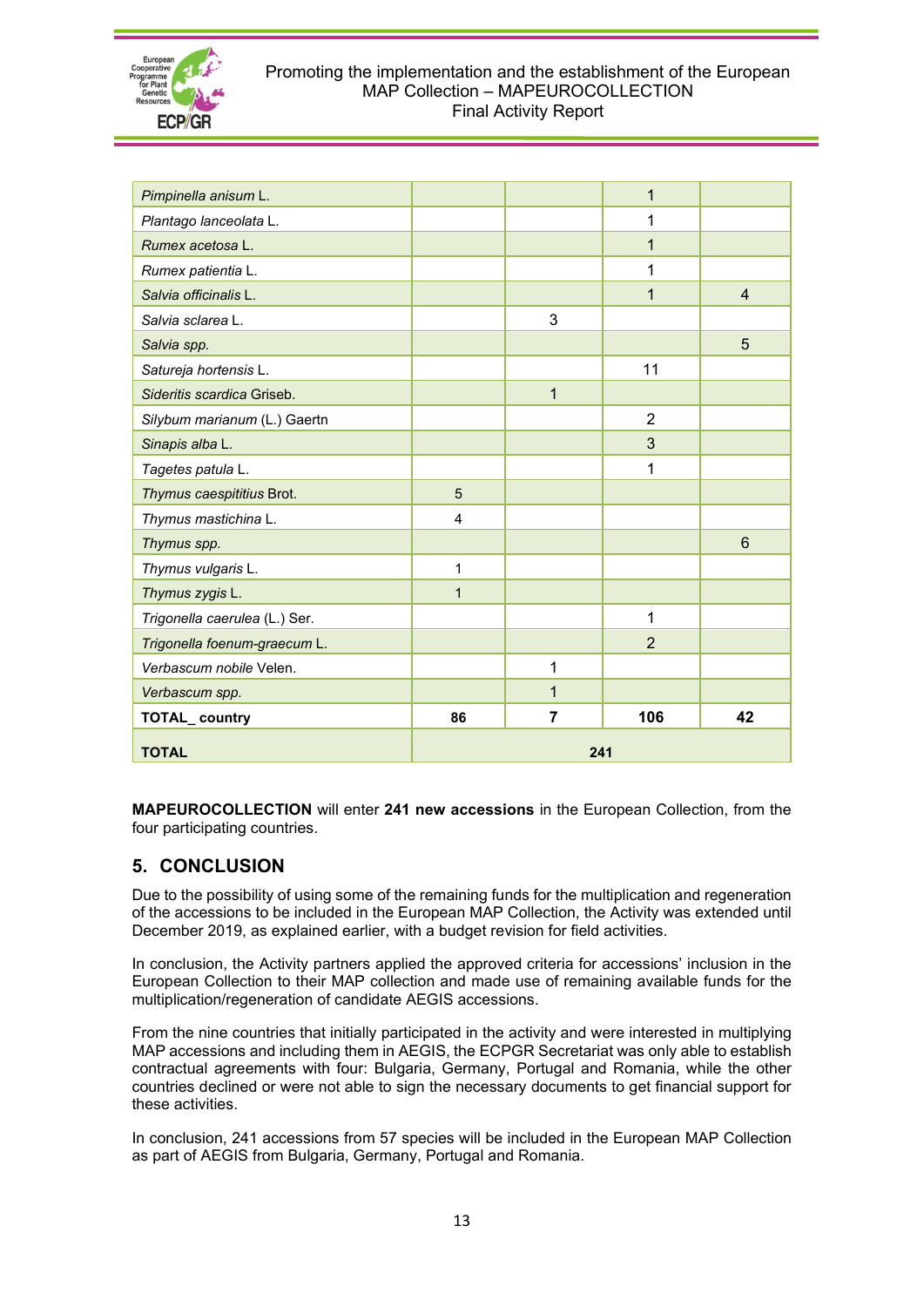

The MAP Working Group is still considering carrying out follow-up tasks as listed below:

- Expand the original priority list of MAP species identified by the WG members to show the existence of some common regional strategies and priorities. This expanded priority list should reflect the level of threat and the Red List status of MAP species in Europe and support the Strategy for European MAP Conservation.
- Carry out systematic actions for documentation of *ex situ* collections and *in situ* populations: information organized according to EURISCO.
- Compile systematic information that contains key aspects of the MAP species [e.g. annual or perennial species; type of seed (orthodox, intermediate, recalcitrant); optimum germination conditions; optimum storage conditions; in- or out-breeding; most appropriate technique of propagation and key aspects to field collection conservation].
- Identify other opportunities for cooperation and integration between WG members and other WGs: i) Increase the effort for *in situ* conservation; ii) Explore potential of *in vitro* or cryopreservation methods to improve the status of conservation and safety-duplication of MAP species;
- Coordinate the expertise available in the respective pool of experts to resolve specific technical issues that might evolve as part of the WG operation.